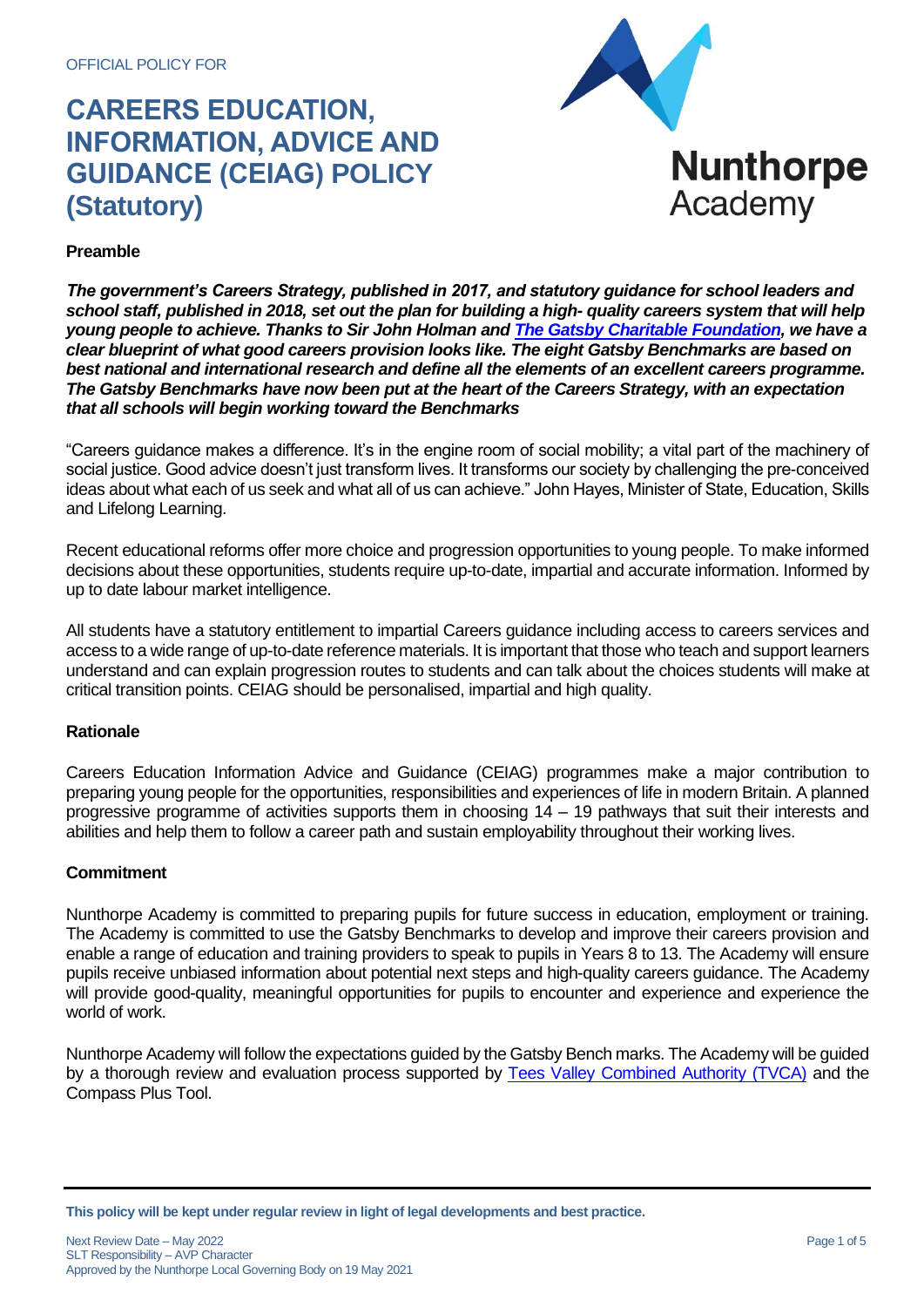

Nunthorpe Academy endeavours to follow the Statutory Guidance on the Duty to Secure Independent and Impartial Careers Guidance for young people in schools (DfE, Oct 2018) and other relevant guidance from Ofsted as itis updated..

Nunthorpe Academy achieved the Investors in Careers Award (2017) which recognises the commitment of the Governors and the Academy's Staff to provide high quality, personalised provision of CEIAG for each individual student from years 7-13.

# **Aims**

Nunthorpe Academy's Careers Education, Information, Advice and Guidance policy (CEIAG) has the following aims:-

### **1. A stable careers programme**

- Nunthorpe Academy has a stable, structured careers programme that has the explicit backing of the senior leadership team.
- The identified and appropriately trained people responsible for CEIAG are [fgibson@nunthorpe.co.uk](mailto:fgibson@nunthorpe.co.uk) and [mhudson@nunthorpe.co.uk](mailto:mhudson@nunthorpe.co.uk) are respectively responsible for CEIAG and Relationship and Sex Education and Personal Social and Health Education.
- The Career programme is published on the school's website and accessible to pupils, parents, carers, teachers and employers.
- The programme is regularly evaluated with feedback from pupils, parents, carers, teachers and employers. The TVCA careers team also support Nunthorpe to self-evaluate using the compass plus tool.

# **2. Learning from career and labour market information**

- By the age of 14, all pupils should have accessed and used information about career paths and the labour market to inform their own decisions on study options. This will take place in externally delivered assemblies and enterprise events and through the LIFE careers education. Labour Market Information and future steps.
- Parents are encouraged to access and use information, on the academy website and social media accounts, about labour markets and future study options to inform their support to their children.
- Youth Directions, Stockton, are employed to offer Impartial careers advice and guidance by a Level 6 qualified Advisor (IAG) to all students by the end of Year 11 and all students receive appropriate Labour Market Information as part of their 1:1 Guidance discussions.

# **3. Addressing the needs of each pupil**

- Pupils have different career guidance needs at different stages. Opportunities for advice and support are tailored to the needs of each pupil. A school's careers programme is embedded through LIFE and mapped through subject areas.
- Nunthorpe Academy will actively seek to challenge stereotypical thinking and raise aspirations.
- Nunthorpe Academy will keep systematic records of the individual advice given to each pupil, and subsequent agreed decisions. All pupils will have access to these records to support their career development.
- Nunthorpe Academy will evaluate their CEIAG provision in line with future and sustained destination data.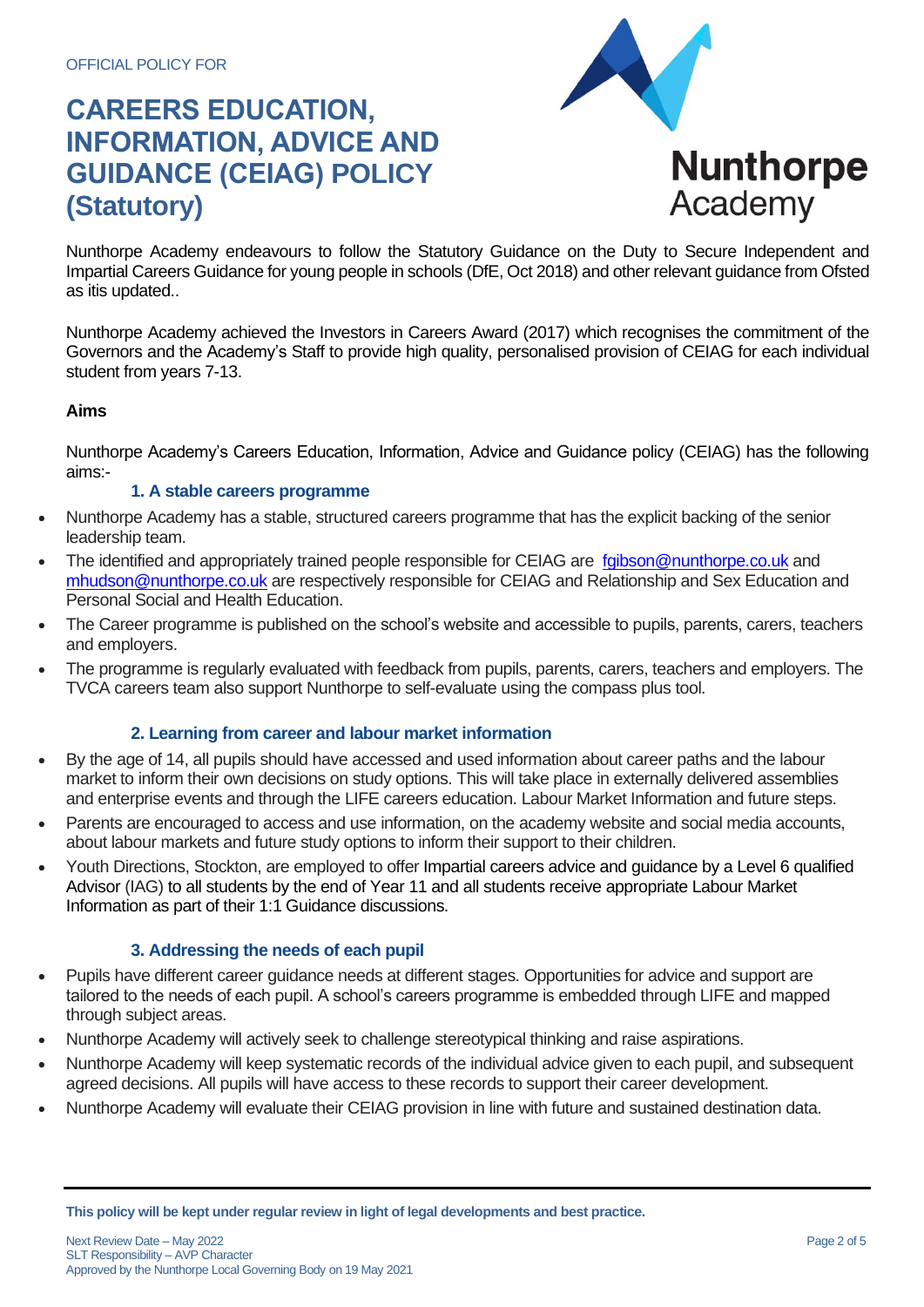

# **4. Linking curriculum learning to careers**

- All subjects have a Curriculum Progression Map that tracks the delivery of CEIAG through their subject.
- The CEIAG lead will source external groups and individuals to enhance the CEIAG delivery.

# **5. Encounters with employers and employees**

- Companies and providers are encouraged into the academy, they should refer to the Provider Access Statement found on the academy website or contact faibson@nunthorpe.co.uk
- External visitors and groups are sourced to enhance delivery of CEIAG.
- Y10 and Y12 will be offered a block work experience and individuals will be offered bespoke opportunities as required

# **6. Experiences of workplaces**

- By the age of 16, every pupil will have had at least one experience of a workplace, additional to any part-time jobs they may have.
- By the age of 18, every pupil should have had one further such experience, additional to any part-time jobs they may have.

# **7. Encounters with further and higher education**

- By the age of 16, every pupil should have had a meaningful encounter with providers of the full range of learning opportunities, including sixth forms, colleges, universities and apprenticeship providers. This should include the opportunity to meet both staff and pupils. A 'meaningful encounter' is one in which the student has an opportunity to explore what it is like to learn in that environment.
- By the age of 18, all pupils who are considering applying for university should have had at least two visits to or by universities to meet staff and pupils.

# **8. Personal guidance**

• All pupils at KS4 will have opportunities for guidance interviews with an independent and impartial Careers Adviser ( Youth Directions), this is to support them in making sustained next steps

# **Links with other Policies**

This CEIAG Policy supports and is underpinned by key Academy policies including those for Teaching and Learning, Assessment, Recording and Reporting Achievement, Citizenship, RSHE, Work Related Learning and Enterprise, Equal Opportunities and Diversity, Health and Safety, Gifted & Talented and Special Educational Needs.

#### **Leadership**

[mhudson@nunthorpe.co.uk](mailto:mhudson@nunthorpe.co.uk) co-ordinates the Careers programme and is responsible to her senior leader line manager (aarmstrong@nunthorpe.co.uk).

[fgibson@nunthorpe.co.uk](mailto:fgibson@nunthorpe.co.uk) leads on CEIAG and is responsible to her senior leader line manager

**This policy will be kept under regular review in light of legal developments and best practice.**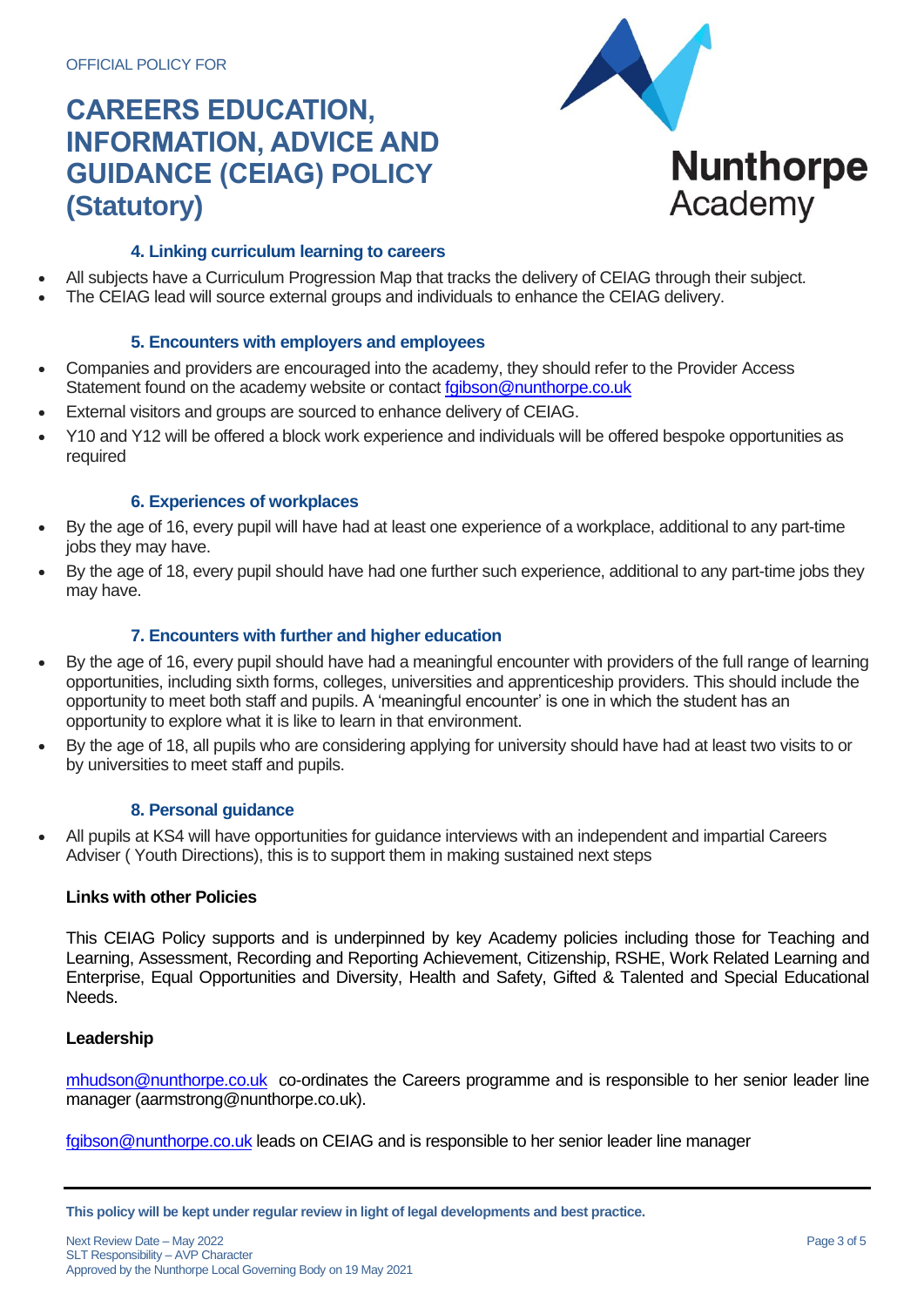

sworton@nunthorpe.co.uk is responsible for the administration of the work experience and is led by [mhudson@nunthorpe.co.u](mailto:sworton@nunthorpe.co.uk)[k](mailto:mhudson@nunthorpe.co.uk)

### **Monitoring Review and Evaluation**

The CEIAG programme will be evaluated using the compass plus tool termly.

This policy will be reviewed annually in discussion with teaching colleagues, students, Governors, advisory colleagues and other external partnerships.

Careers Education is monitored and evaluated annually via the line management process and ensuring value for money and sustained destinations data

The Partnership Agreement with Youth Directions is reviewed annually.

**This policy will be kept under regular review in light of legal developments and best practice.**